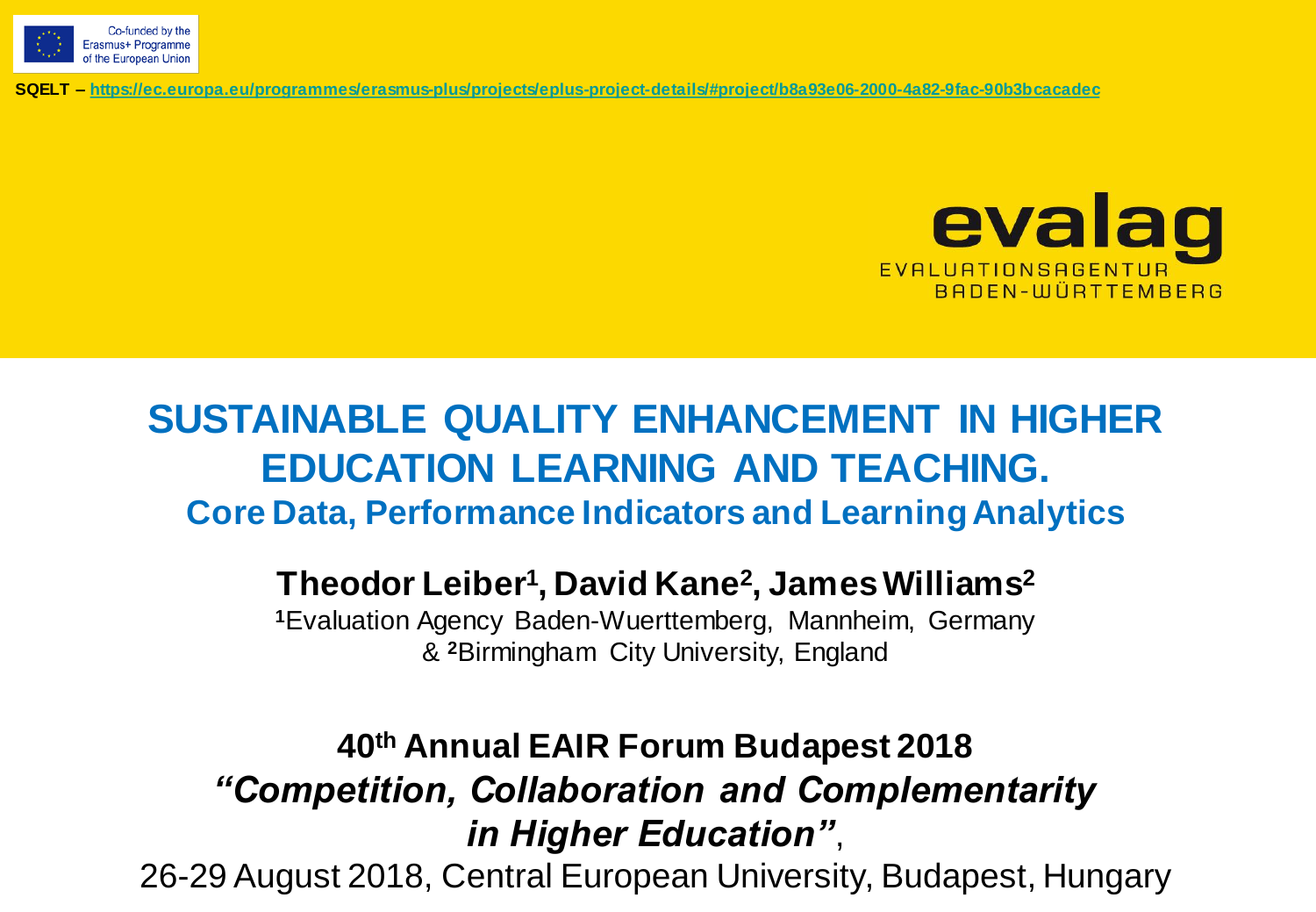

**SQELT Project Partners**

**SQELT – [https://ec.europa.eu/programmes/erasmus-plus/projects/eplus-project-details/#project/b8a93e06-2000-4a82-9fac-90b3bcacadec](https://evalag08.evalag.de/owa/redir.aspx?C=9trIlt86bUWHEw3oG1WpbcUJp062DNYIKd5mgxZNTtmQS7bcdK1szMrjFDPXVFo9HoZt7PBjCZc.&URL=https://ec.europa.eu/programmes/erasmus-plus/projects/eplus-project-details/#project/b8a93e06-2000-4a82-9fac-90b3bcacadec)**



Evaluation Agency Baden-Wuerttemberg, **Mannheim**, Germany Universidade de **Aveiro**, Portugal **Birmingham** City University, England Universiteit **Gent**, Belgium Uniwersytet Jagiellonski **Kraków**, Poland Universität für Weiterbilding **Krems**, Austria Universiteit **Leiden**, The Netherlands Universitá degli Studi di **Milano**, Italy Universitetet i **Oslo**, Norway Centro de Investigação de Políticas do Ensino Superior, **Porto & Aveiro**, Portugal

**© Prof. Dr. Dr. Theodor Leiber – leiber@evalag.de – http://www.evalag.de** 2



evalad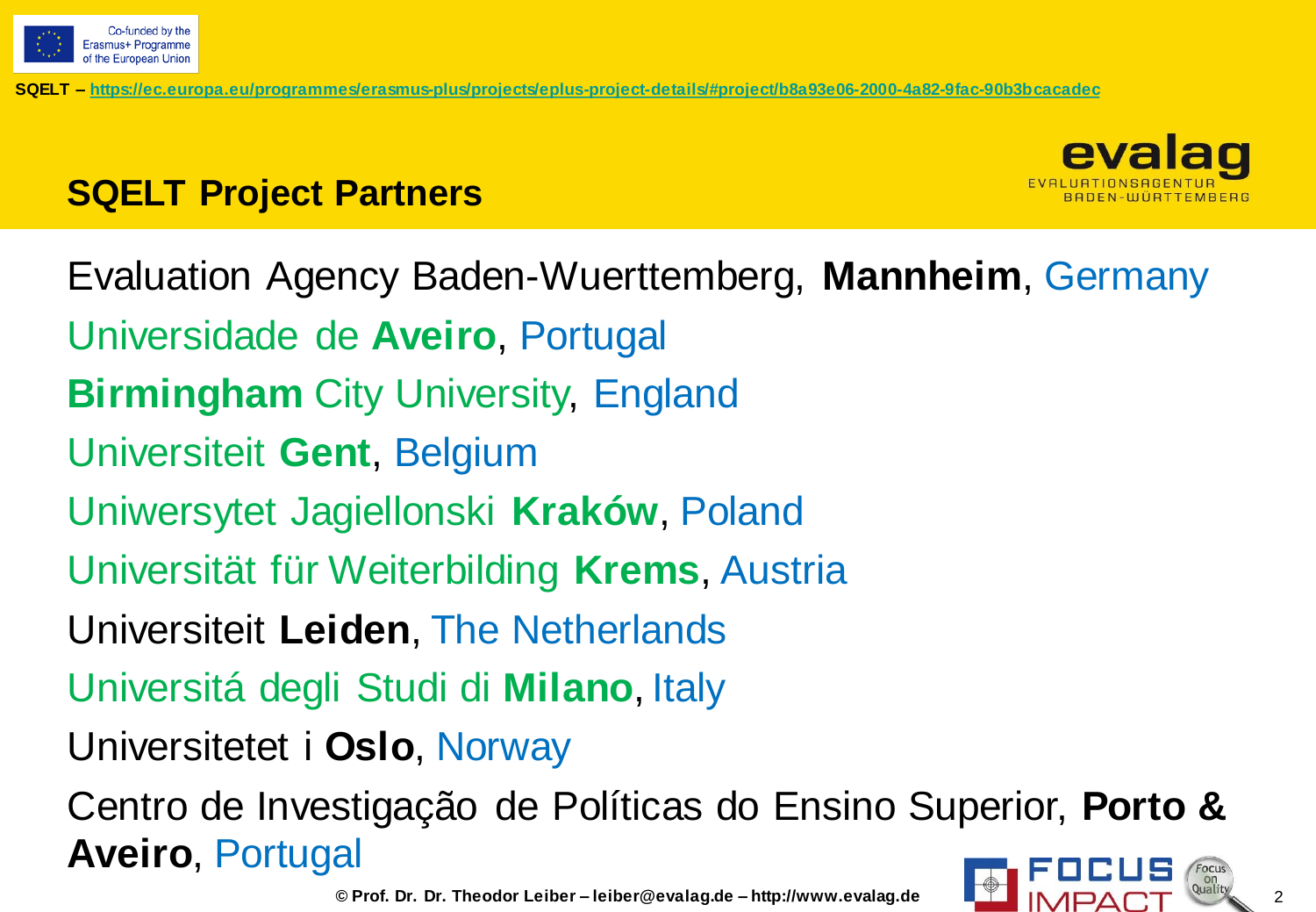



# **Goals and Methodological Perspectives**

• **SQELT**: develop **comprehensive set of 'performance indicators' for L&T 'relevant to any HEI'**

(**'toolbox'** from which HEIs can select 'individual' performance data according to their specific strategic profile, mission and vision)

- Some core elements of (D)PDM: **Core Data**; **Performance (Capacity) Indicators**; **Quality Evaluation Instruments**
- (D)PDM system shall also include data definition, data formats and softwareadequacy, ethical code of practice
- Main target groups of SQELT: HEIs' actors in L&T and stakeholders interested in L&T quality enhancement – **students**, **teachers**, **QM staff**, **HEI leadership**, parents, employers, HE politics, **QA agencies**,

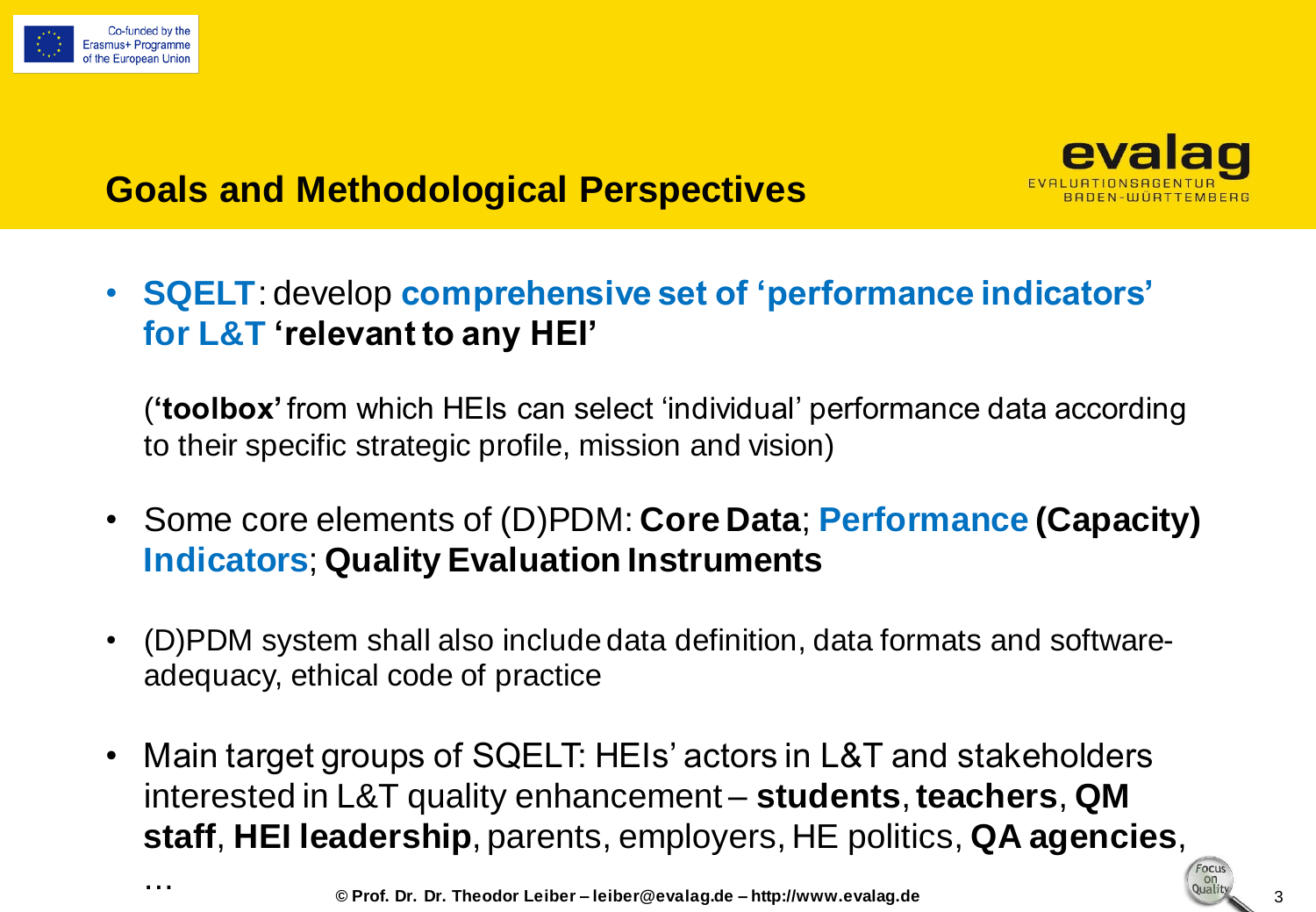

### **Goals and Methodological Perspectives**



- SQELT results shall support HEI stakeholders **get maximum benefit from (Digital) Performance Data Management ((D)PDM) in learning and teaching (L&T)**. To this end HEIs should use **(D)PDM systems** including **Learning Analytics** that are
	- Driven by the **improvement** of performance processes and stakeholder engagement
	- Designed in **consultation with stakeholders**
	- Supported by an **ethical code of practice**
	- 'Tailored to the **particular needs** of each institution; embedded in an institution's **strategic plan**' (Higher Education Commission, 2016, *From Bricks to Clicks. The Potential of Data and Analytics in Higher Education*, Policy Connect, p. iii).

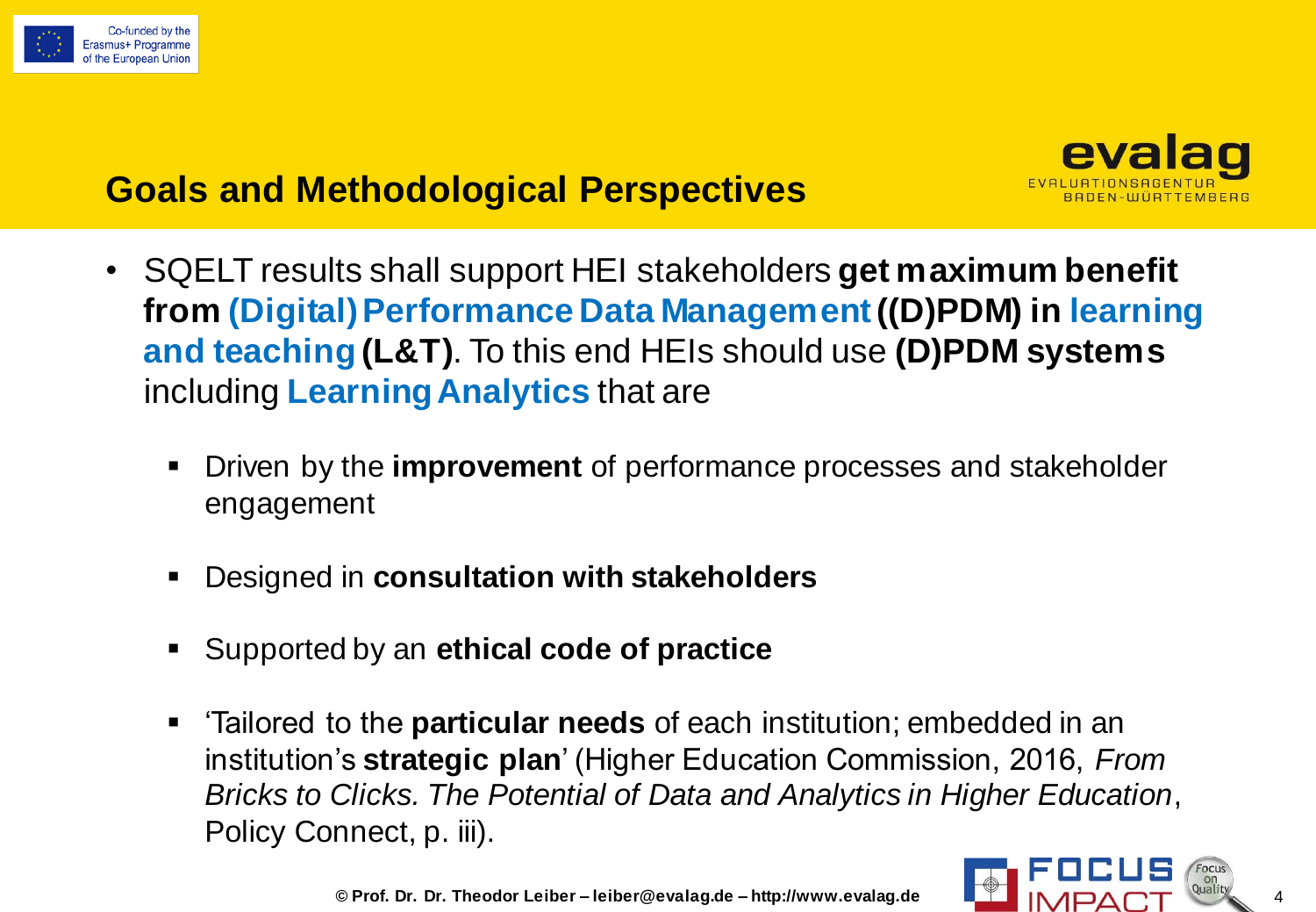



## **Goals and Methodological Perspectives**

- SQELT builds on
	- **Available models of DPDM/sets of P(C)Is in L&T** (e.g., AHELO; Creative Classroom Research Model; U-Multirank; HEC Reports; Teaching Excellence Framework/HEFCE; Program Accreditation; …)
	- An **analysis** of current **research literature**
	- Own (D)PDM **models, PI sets and practice of SQELT project participants**
	- External **experts' knowledge**
	- **Surveys & focus group discussions** with the project's HEI partners about their assessments of relevance and actual use of DPDM and PIs
	- **Surveys/workshops with project-external stakeholders**

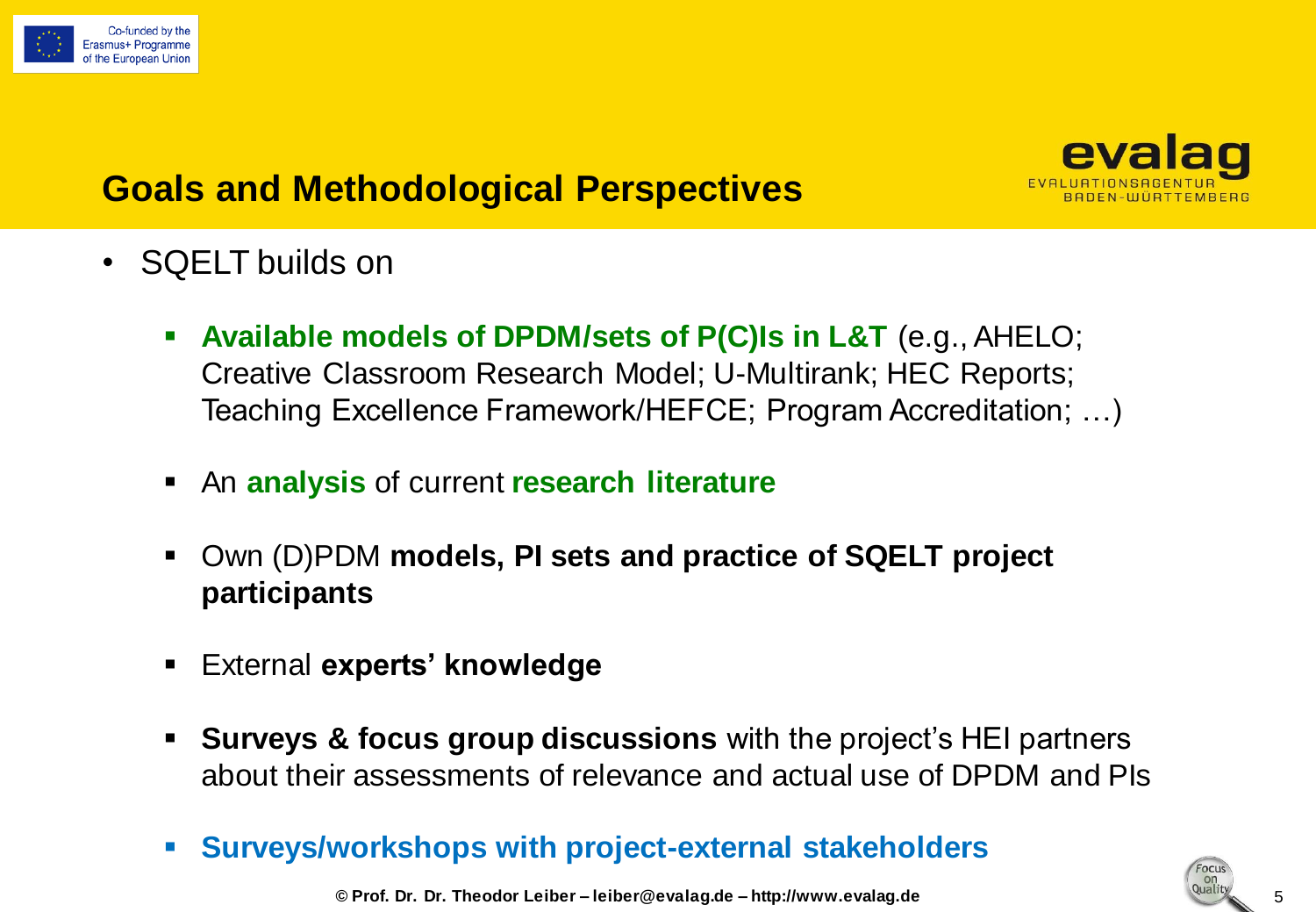

#### **Workflow (schematic main steps) of SQELT project (planning phase)**

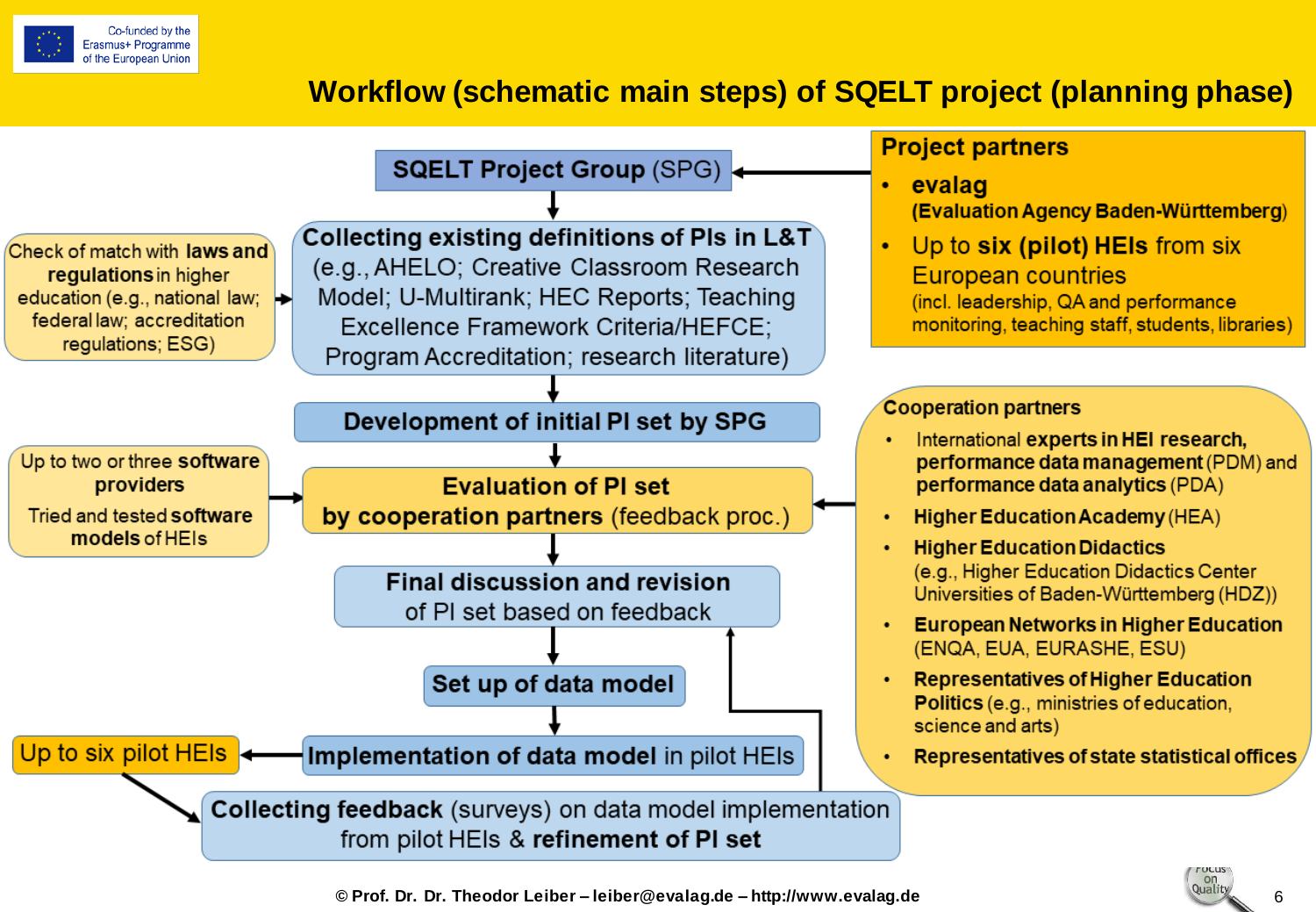



### **Content & Goals of Workshop**

- Ask participants to share their experience: **paper-and-pencil survey** to be filled in individually & more explorative **focus group discussions** about suggested themes
- Basis of survey: **selected issues of comprehensive sets of 'performance indicators'** (core data, PIs, PCIs, QEIs, …)
- Core of focus group discussions: **selected Learning Analytics issues**

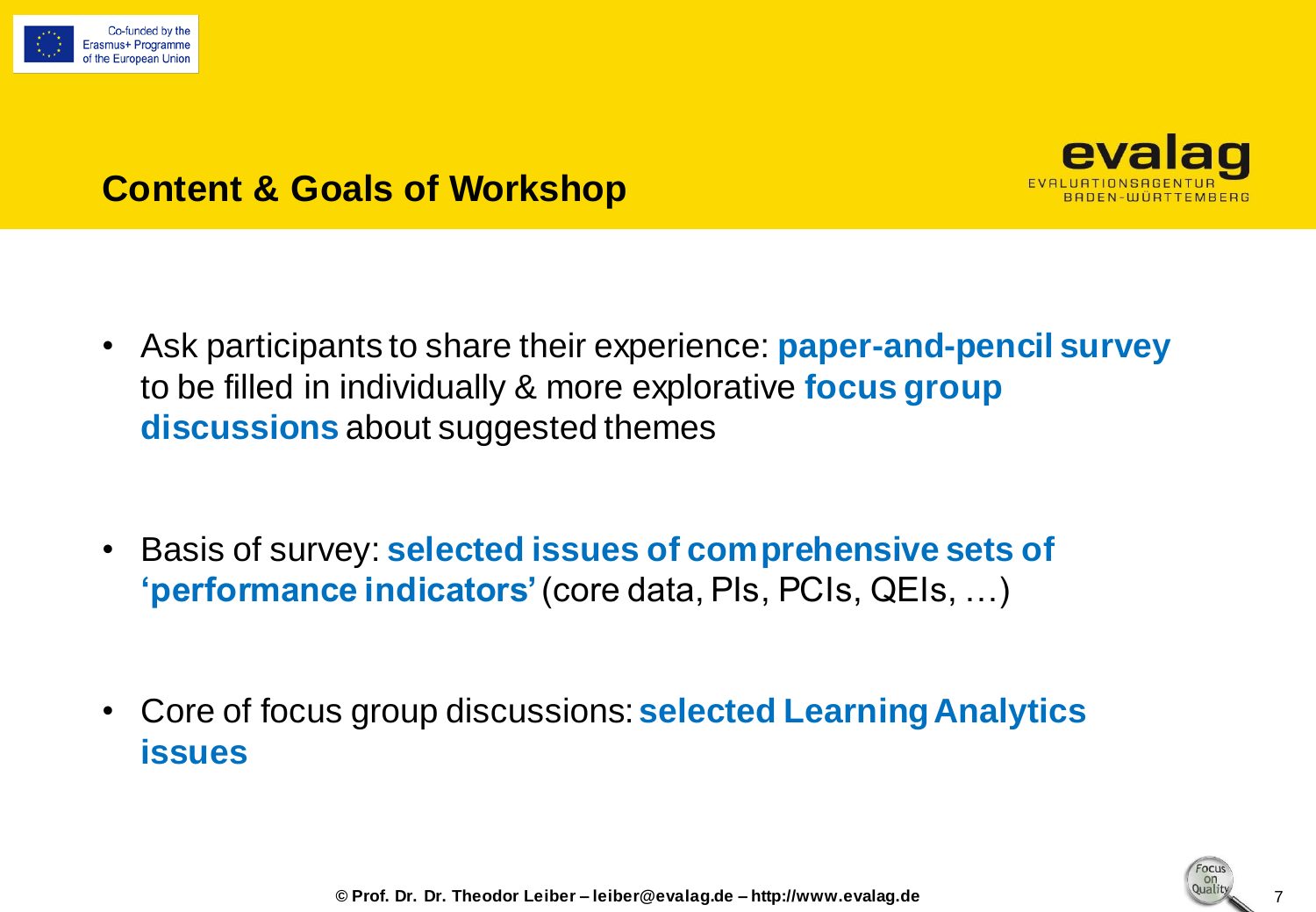



### **Content & Goals of Workshop**

- **How important do you rate the suggested 'performance indicators'** (i.e. core data, PIs, PCIs, QEIs)?
- **Are the suggested 'performance indicators'** (i.e. core data, PIs, PCIs, QEIs) **collected/monitored at your HEI**?
- Do you have **suggestions for amendments, changes, revisions** on any of the issues discussed?